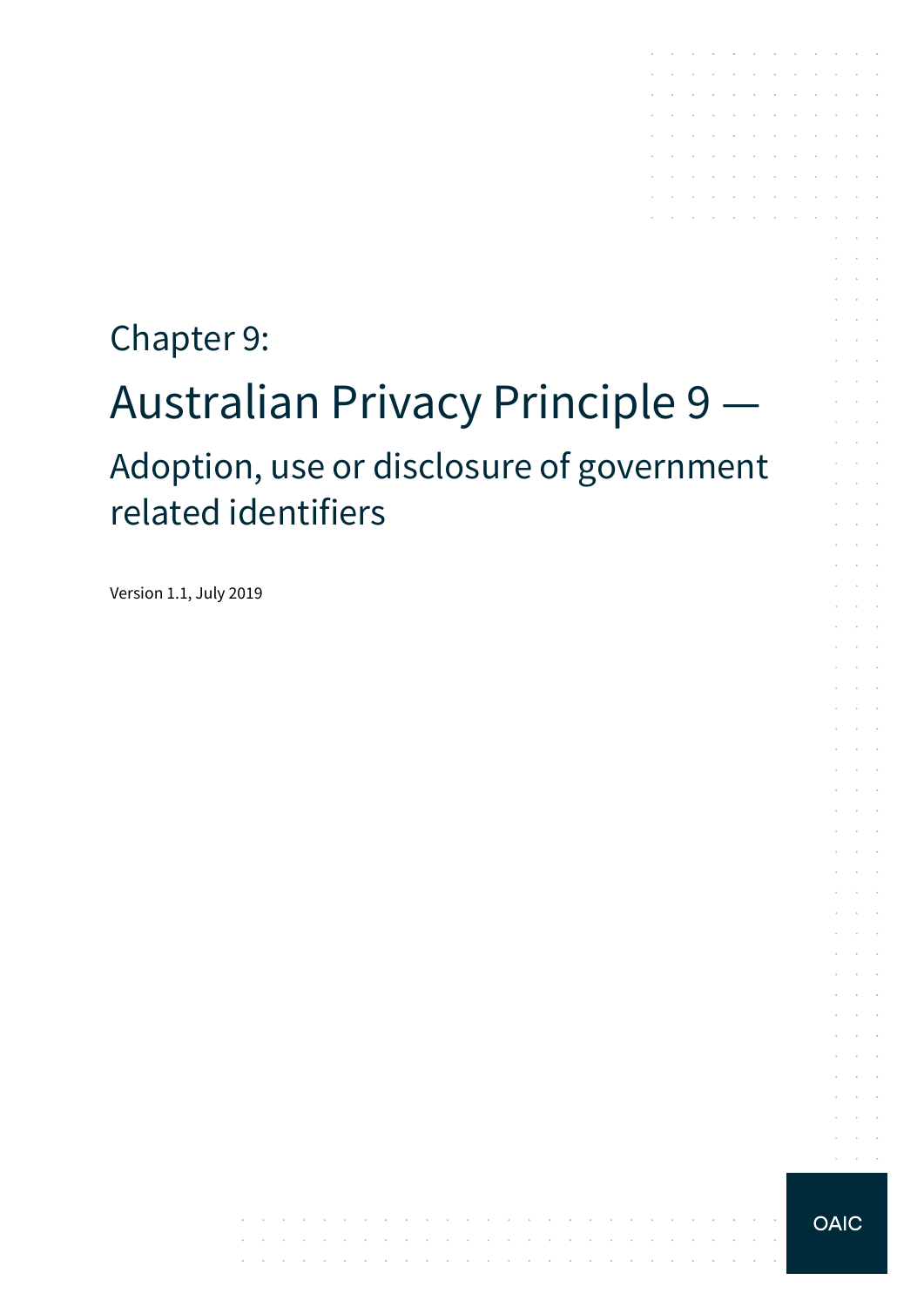### **Contents**

| Key points                                                                                                                                             | 3              |
|--------------------------------------------------------------------------------------------------------------------------------------------------------|----------------|
| What does APP 9 say?                                                                                                                                   | 3              |
| 'Government related identifier'                                                                                                                        | 3              |
| 'Identifiers'                                                                                                                                          | 3              |
| 'Government related identifiers'                                                                                                                       | 4              |
| When are agencies covered by APP 9?                                                                                                                    | 4              |
| Adopting government related identifiers                                                                                                                | 5              |
| 'Adoption'                                                                                                                                             | 5              |
| Adopting a government related identifier as required or authorised by or under an Australian law<br>or a court/tribunal order                          | 5              |
| Adopting a government related identifier as prescribed by regulations                                                                                  | 6              |
| Using and disclosing government related identifiers                                                                                                    | 6              |
| Using or disclosing a government related identifier where reasonably necessary to verify the<br>identity of the individual                             | 6              |
| Using or disclosing a government related identifier where reasonably necessary to fulfil<br>obligations to an agency or a State or Territory authority | $\overline{7}$ |
| Using or disclosing a government related identifier as required or authorised by or under an<br>Australian law or a court/tribunal order               | $\overline{7}$ |
| Using or disclosing a government related identifier where a permitted general situation exists                                                         | 8              |
| Using or disclosing a government related identifier to an enforcement body for enforcement<br>related activities                                       | 8              |
| Using or disclosing a government related identifier as prescribed by regulations                                                                       | 9              |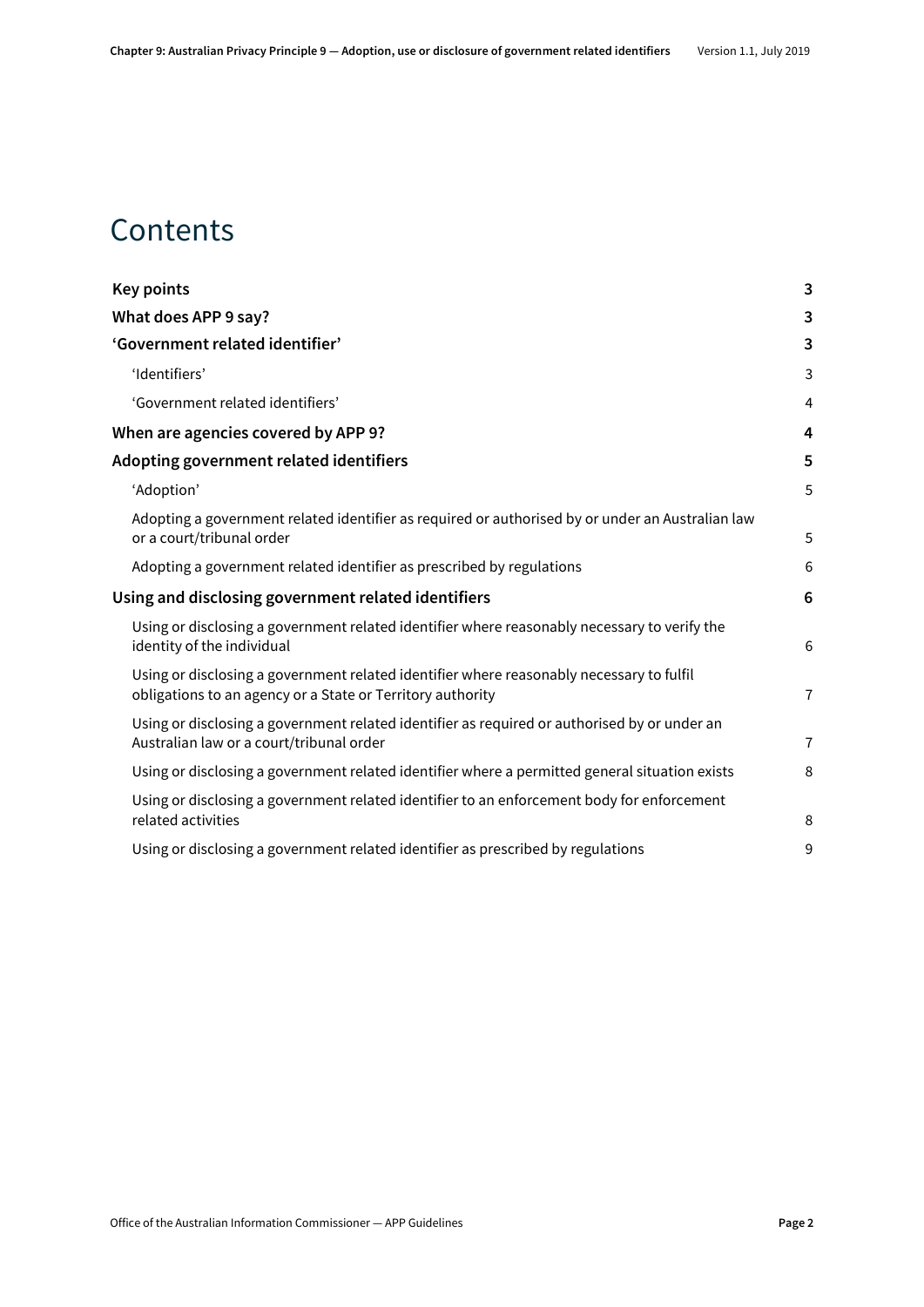# <span id="page-2-0"></span>**Key points**

- APP 9 restricts the adoption, use and disclosure of government related identifiers by organisations. APP 9 may also apply to some agencies in the circumstances set out in s 7A.
- An identifier is a number, letter or symbol, or a combination of any or all of those things, that is used to identify the individual or to verify the identity of the individual.
- A government related identifier is an identifier that has been assigned by an agency, a State or Territory authority, an agent of an agency or authority, or a contracted service provider for a Commonwealth or State contract.
- Where an identifier, including a government related identifier, is personal information, it must be handled in accordance with the APPs.
- An organisation must not adopt a government related identifier of an individual as its own identifier of the individual, unless an exception applies.
- An organisation must not use or disclose a government related identifier of an individual, unless an exception applies.

# <span id="page-2-1"></span>**What does APP 9 say?**

- 9.1 An organisation must not adopt, use or disclose a government related identifier unless an exception applies. APP 9 may apply to an agency in the circumstances set out in s 7A (see paragraphs [9.10](#page-3-2)[–9.11](#page-3-3) below).
- 9.2 The objective of APP 9 is to restrict general use of government related identifiers by organisations so that they do not become universal identifiers. That could jeopardise privacy by enabling personal information from different sources to be matched and linked in ways that an individual may not agree with or expect.
- 9.3 An individual cannot consent to the adoption, use or disclosure of their government related identifier.
- <span id="page-2-4"></span>9.4 APP 9 restricts how an organisation is permitted to handle government related identifiers, irrespective of whether a particular identifier is the personal information of an individual. An identifier will be personal information if the individual is identifiable or reasonably identifiable from the identifier, including from other information held by, or available to, the entity that holds the identifier. If it is personal information, the identifier must be handled by the entity in accordance with other APPs. 'Personal information' is discussed in more detail in Chapter B (Key concepts), including examples of when an individual may be 'reasonably identifiable'.

# <span id="page-2-2"></span>**'Government related identifier'**

#### <span id="page-2-3"></span>**'Identifiers'**

- 9.5 An 'identifier' of an individual is defined in s 6(1) as a number, letter or symbol, or a combination of any or all of those things, that is used to identify the individual or to verify the identity of the individual.
- 9.6 The following are explicitly excluded from the definition of identifier: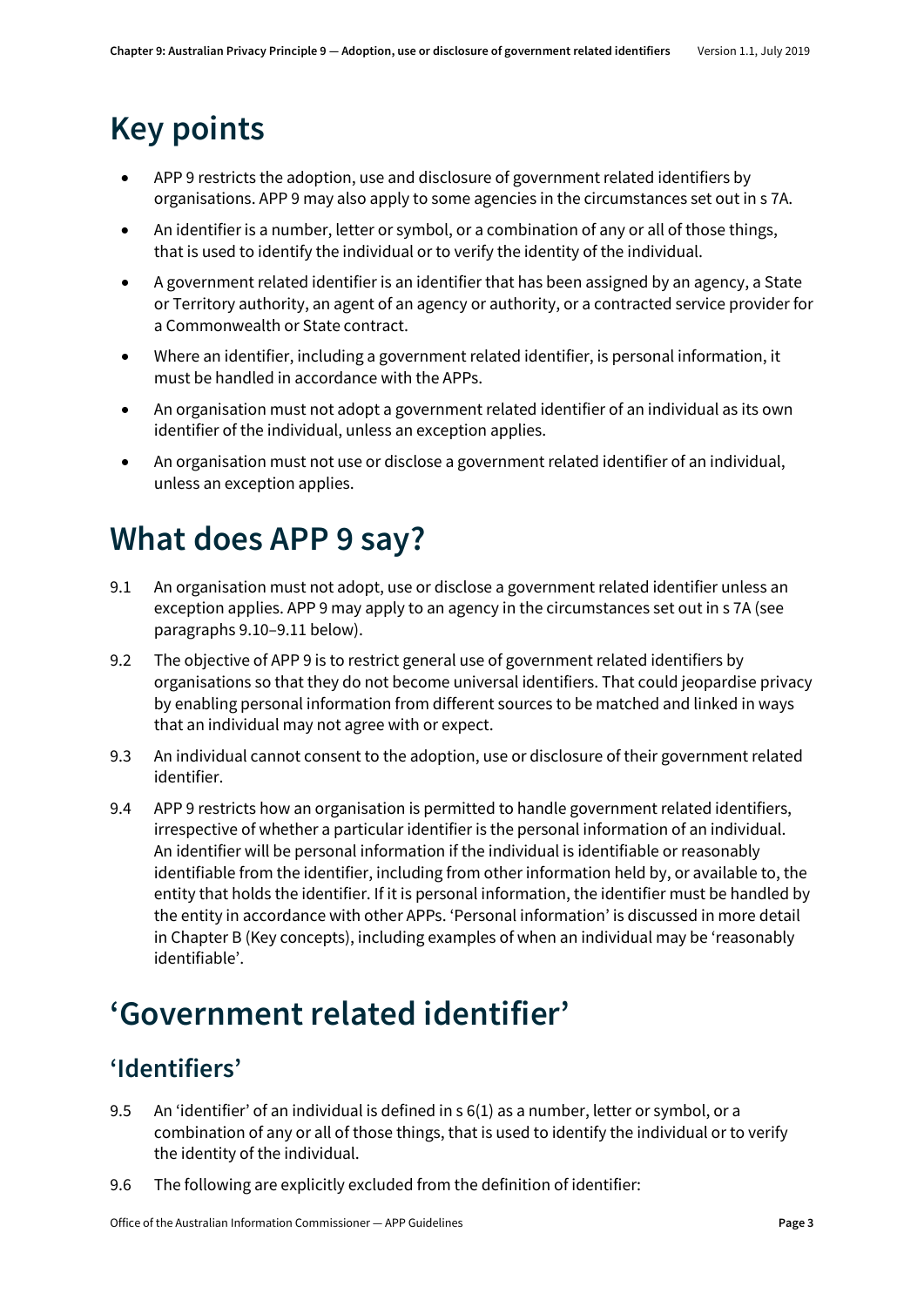- an individual's name
- an individual's Australian Business Number (ABN)
- anything else prescribed by the regulations made under the Privacy Act.<sup>[1](#page-3-4)</sup> This provides flexibility to exclude any specified type of identifier from the definition, and therefore the operation of APP 9, as required.

#### <span id="page-3-0"></span>**'Government related identifiers'**

- 9.7 A 'government related identifier' of an individual is defined in s 6(1) as an identifier that has been assigned by:
	- an agency
	- a State or Territory authority
	- an agent of an agency, or a State or Territory authority, acting in its capacity as agent, or
	- a contracted service provider for a Commonwealth contract, or a State contract, acting in its capacity as contracted service provider for that contract
- 9.8 The following are given as examples of government related identifiers:
	- Medicare numbers
	- Centrelink Reference numbers
	- driver licence numbers issued by State and Territory authorities
	- Australian passport numbers
- 9.9 Some government related identifiers are regulated by other laws that restrict the way that entities can collect, use or disclose the particular identifier and related personal information. Examples include tax file numbers and individual healthcare identifiers. [2](#page-3-5)

### <span id="page-3-1"></span>**When are agencies covered by APP 9?**

- <span id="page-3-2"></span>9.10 An agency must comply with the adoption, use and disclosure requirements of APP 9 when dealing with government related identifiers in the circumstances set out in s 7A.
- <span id="page-3-3"></span>9.11 These circumstances include where:

**.** 

- the agency is listed in Part I of Schedule 2 to the Freedom of Information Act 1982 (the FOI Act) and is prescribed in regulations, $3$  or
- the act or practice relates to the commercial activity of an agency that is specified in Part II of Schedule 2 to the FOI Act[4](#page-3-7)

<span id="page-3-4"></span><sup>&</sup>lt;sup>1</sup> See the Federal Register of Legislation <https://www.legislation.gov.au> for up-to-date versions of the regulations made under the Privacy Act.

<span id="page-3-5"></span><sup>&</sup>lt;sup>2</sup> For more information about the legislative regimes, visit the OAIC's Tax File Numbers page and Healthcare Identifiers page <https://www.oaic.gov.au>.

<span id="page-3-6"></span><sup>&</sup>lt;sup>3</sup> See the Federal Register of Legislation <https://www.legislation.gov.au> for up to date versions of the regulations made under the Freedom of Information Act 1982.

<span id="page-3-7"></span><sup>4</sup> See s 7A and OAIC, FOI Guidelines, Part 2, OAIC website <https://www.oaic.gov.au>.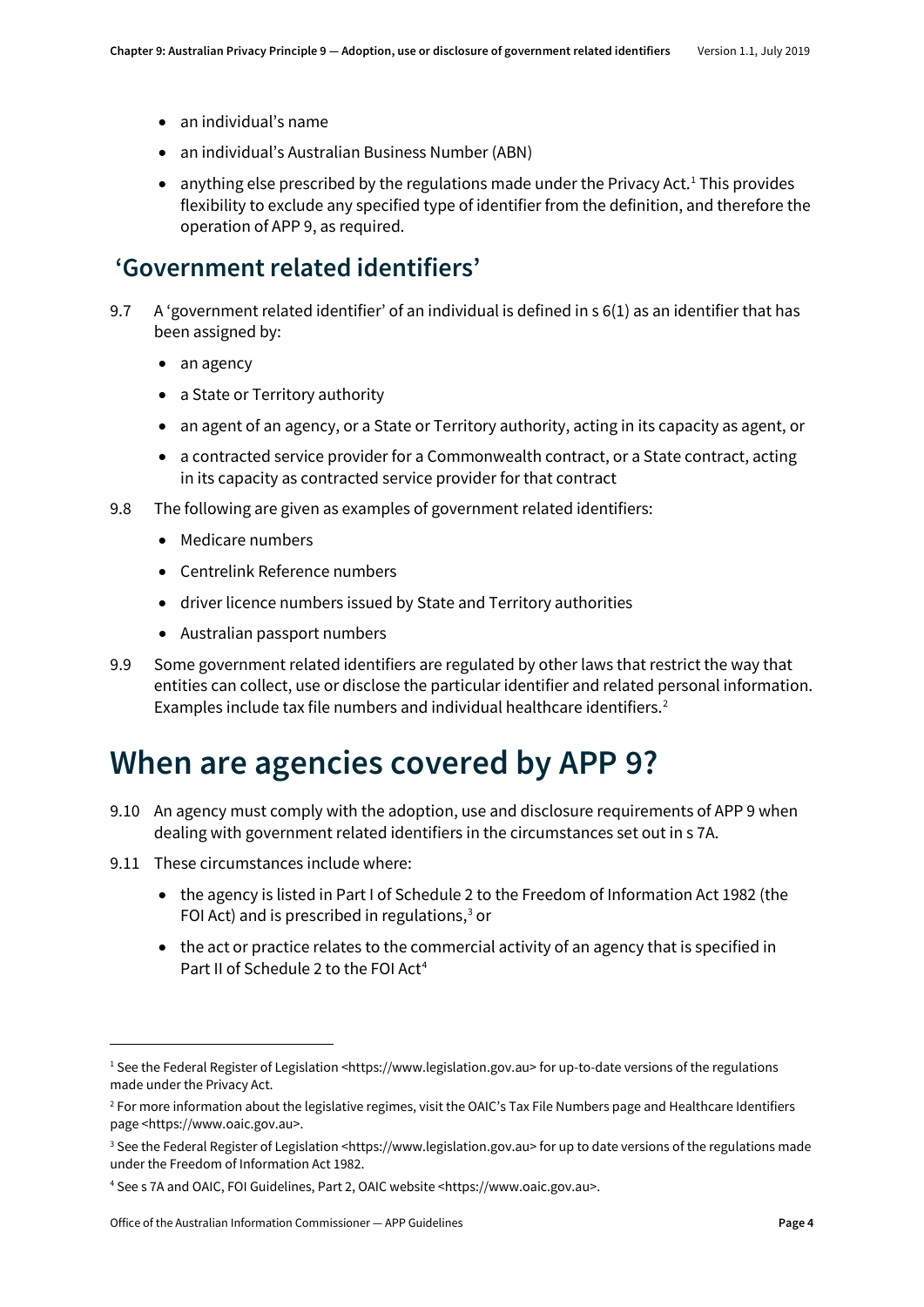# <span id="page-4-0"></span>**Adopting government related identifiers**

9.12 An organisation must not adopt a government related identifier of an individual as its own identifier of the individual unless an exception applies (APP 9.1).

#### <span id="page-4-1"></span>**'Adoption'**

- 9.13 The term 'adopt' is not defined in the Privacy Act and so it is appropriate to refer to its ordinary meaning. An organisation adopts a government related identifier if it collects a particular government related identifier of an individual and organises the personal information that it holds about that individual with reference to that identifier.
- 9.14 The following are examples of when an organisation will be considered to have adopted a government related identifier of an individual:
	- A health service provider uses an individual's Medicare number as the basis for the provider's own identification system.
	- An accountant uses an individual's tax file number as the basis of the accountant's own identification system.
- 9.15 Adoption is to be distinguished from merely collecting, using or disclosing a government related identifier. APP 9 does not specifically address the collection of government related identifiers. However, as noted in paragrap[h 9.4,](#page-2-4) if an organisation collects a government related identifier that is considered to be personal information, the organisation must comply with other APPs, including APP 3 (collection of solicited personal information) and APP 4 (dealing with unsolicited personal information). These APPs are discussed in Chapters 3 and 4 respectively.
- 9.16 APP 3 provides that an organisation must only collect personal information that is reasonably necessary for one or more of the organisation's functions or activities. If an organisation collects an identifier that it cannot lawfully use or disclose under APP 9.2 (see paragraphs [9.22](#page-5-3)[–9.46\)](#page-8-1), then the collection is not reasonably necessary for one of the organisation's functions or activities. This means that the collection would not be permitted under APP 3.2.

#### <span id="page-4-2"></span>**Adopting a government related identifier as required or authorised by or under an Australian law or a court/tribunal order**

- 9.17 An organisation may adopt a government related identifier of an individual as its own identifier of the individual if the adoption is required or authorised by or under an Australian law or a court/tribunal order (APP 9.1(a)). The meaning of 'required or authorised by or under an Australian law or a court/tribunal order' is discussed in Chapter B (Key concepts).
- 9.18 The Australian law or court/tribunal order should specify a particular government related identifier, the organisations or classes of organisations permitted to adopt it, and the particular circumstances in which they may do so.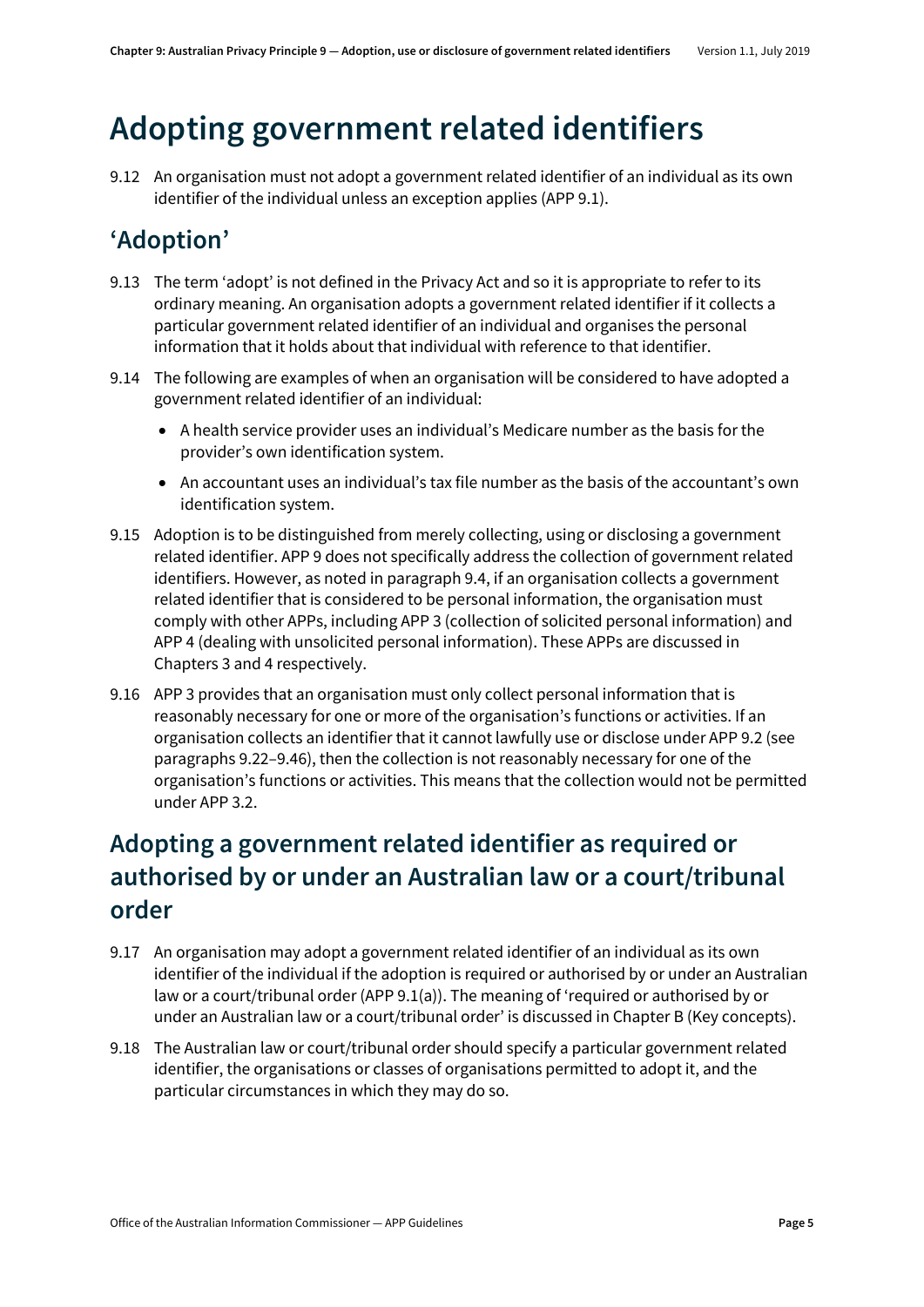9.19 For example, healthcare providers are authorised by law to adopt the individual healthcare identifiers of their patients as their own identifier.<sup>[5](#page-5-4)</sup> That is, they may organise the personal information of their patients by reference to the patients' individual healthcare identifiers.

#### <span id="page-5-0"></span>**Adopting a government related identifier as prescribed by regulations**

- 9.20 An organisation may adopt a government related identifier of an individual as its own identifier of the individual if:
	- the identifier is prescribed by regulations
	- the organisation, or a class of organisations that includes the organisation, is prescribed by regulations, and
	- $\bullet$  the adoption occurs in the circumstances prescribed by the regulations (APP 9.1(b))
- 9.21 Regulations may be made under the Privacy Act to prescribe these matters.<sup>[6](#page-5-5)</sup>

## <span id="page-5-1"></span>**Using and disclosing government related identifiers**

- <span id="page-5-3"></span>9.22 An organisation must not use or disclose a government related identifier of an individual, unless an exception applies (APP 9.2). The terms 'use' and 'disclosure' are discussed in Chapter B (Key concepts).
- 9.23 The circumstances in which an organisation may use or disclose government related identifiers under APP 9.2 are narrower in scope than the circumstances in which an organisation may use or disclose other personal information under APP 6. APP 6 does not apply to the disclosure of government related identifiers (APP 6.7(b)) (see Chapter 6 (APP 6)).

#### <span id="page-5-2"></span>**Using or disclosing a government related identifier where reasonably necessary to verify the identity of the individual**

- 9.24 An organisation may use or disclose the government related identifier of an individual if the use or disclosure is reasonably necessary for the organisation to verify the identity of the individual for the purposes of the organisation's activities or functions (APP 9.2(a)).
- 9.25 This exception allows an organisation to use a government related identifier both to establish the identity of an individual and to verify that an individual is who or what they claim to be, for example, to verify their name or age.
- 9.26 Government related identifiers are usually contained in high-integrity documents, and are therefore likely to be highly reliable for verifying an individual's identity. An example is that driver licences and passports are used in some circumstances to verify the identity of individuals.

 $\overline{a}$ 

<span id="page-5-4"></span><sup>5</sup> See the Healthcare Identifiers Act 2010, s 25. 'Healthcare provider' is defined in s 5 of the Healthcare Identifiers Act 2010 <https://www.legislation.gov.au>.

<span id="page-5-5"></span><sup>6</sup> See the Federal Register of Legislation <https://www.legislation.gov.au> for up-to-date versions of regulations made under the Privacy Act.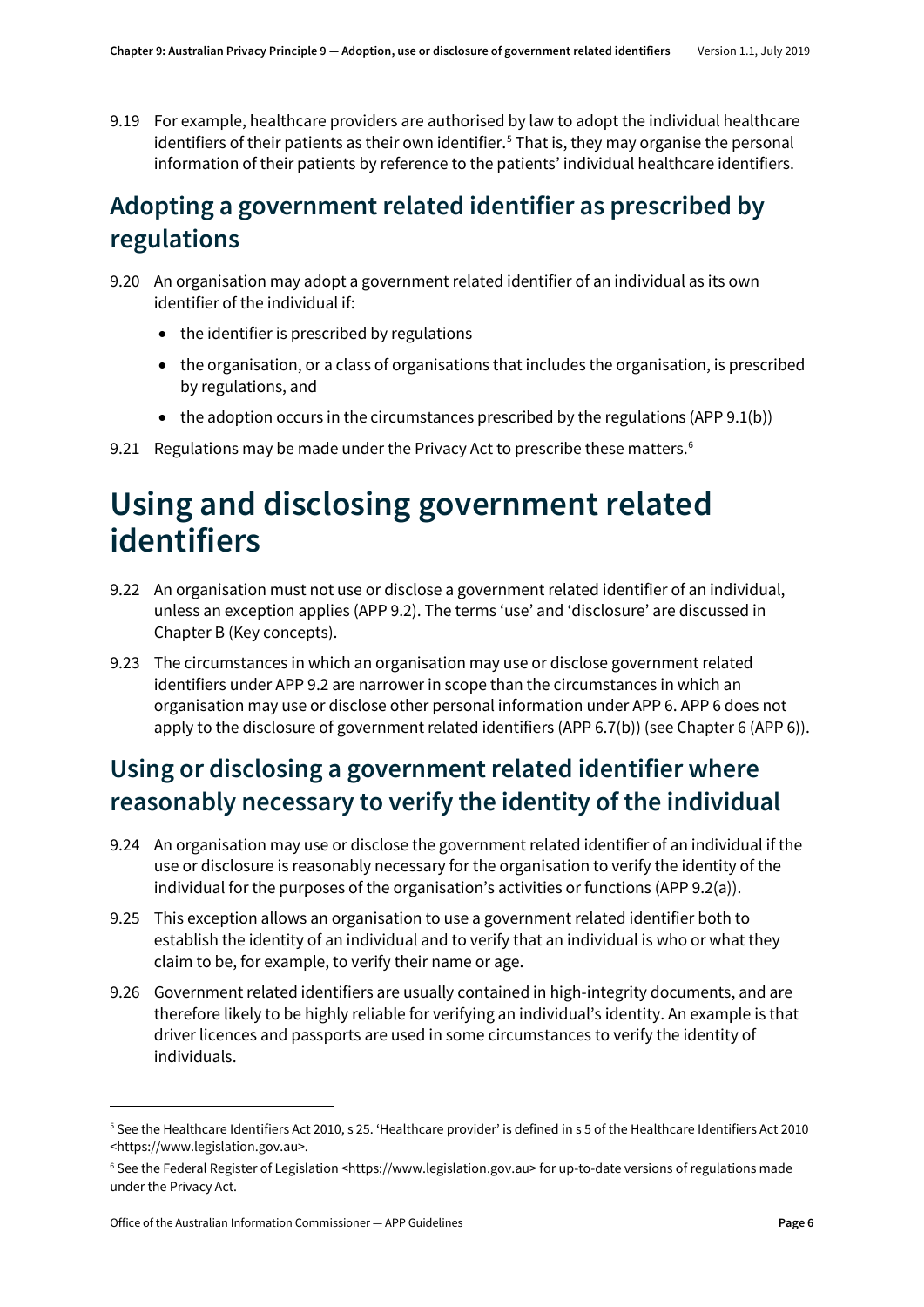- 9.27 The use and disclosure of the government related identifier to verify the identity of the individual must be reasonably necessary for the purposes of the organisation's functions or activities. Whether the use or disclosure is 'reasonably necessary' is an objective test. This is discussed in more detail in Chapter B (Key concepts). The functions and activities of the organisation are limited to those in which it may lawfully engage. See Chapter 3 (APP 3) for a discussion of identifying the functions and activities of an organisation.
- 9.28 There are a number of factors that an organisation should consider in deciding whether the use or disclosure is reasonably necessary to verify the identity of an individual. For example, it may not be reasonably necessary where:
	- the organisation can carry out the function or activity without verifying the individual's identity
	- there are other practicable means of verifying the individual's identity available to the organisation. For example, an organisation may be able to verify an individual's identity by using or disclosing other types of personal information, rather than the government related identifier (noting that the use and disclosure of other personal information must comply with the relevant APPs).

#### <span id="page-6-0"></span>**Using or disclosing a government related identifier where reasonably necessary to fulfil obligations to an agency or a State or Territory authority**

- 9.29 An organisation may use or disclose a government related identifier of an individual if the use or disclosure is reasonably necessary for the organisation to fulfil its obligations to an agency or a State or Territory authority (APP 9.2(b)).
- 9.30 This exception is most likely to be relevant to a contracted service provider, and will allow them to use or disclose a government related identifier if this is reasonably necessary to perform a Commonwealth or State or Territory contract.<sup>[7](#page-6-2)</sup> Whether the use or disclosure is 'reasonably necessary' is an objective test. This is discussed in more detail in Chapter B (Key concepts).

#### <span id="page-6-1"></span>**Using or disclosing a government related identifier as required or authorised by or under an Australian law or a court/tribunal order**

- 9.31 An organisation may use or disclose a government related identifier of an individual if the use or disclosure is required or authorised by or under an Australian law or a court/tribunal order (APP 9.2(c)).
- 9.32 The meaning of 'required or authorised by or under an Australian law or a court/tribunal order' is discussed in Chapter B (Key concepts).
- 9.33 The Australian law or court/tribunal order should specify a particular government related identifier, the organisations or classes of organisations permitted to use or disclose it, and the particular circumstances in which they may do so.

1

<span id="page-6-2"></span><sup>7</sup> Explanatory Memorandum, Privacy Amendment (Enhancing Privacy Protection) Bill 2012, p 84.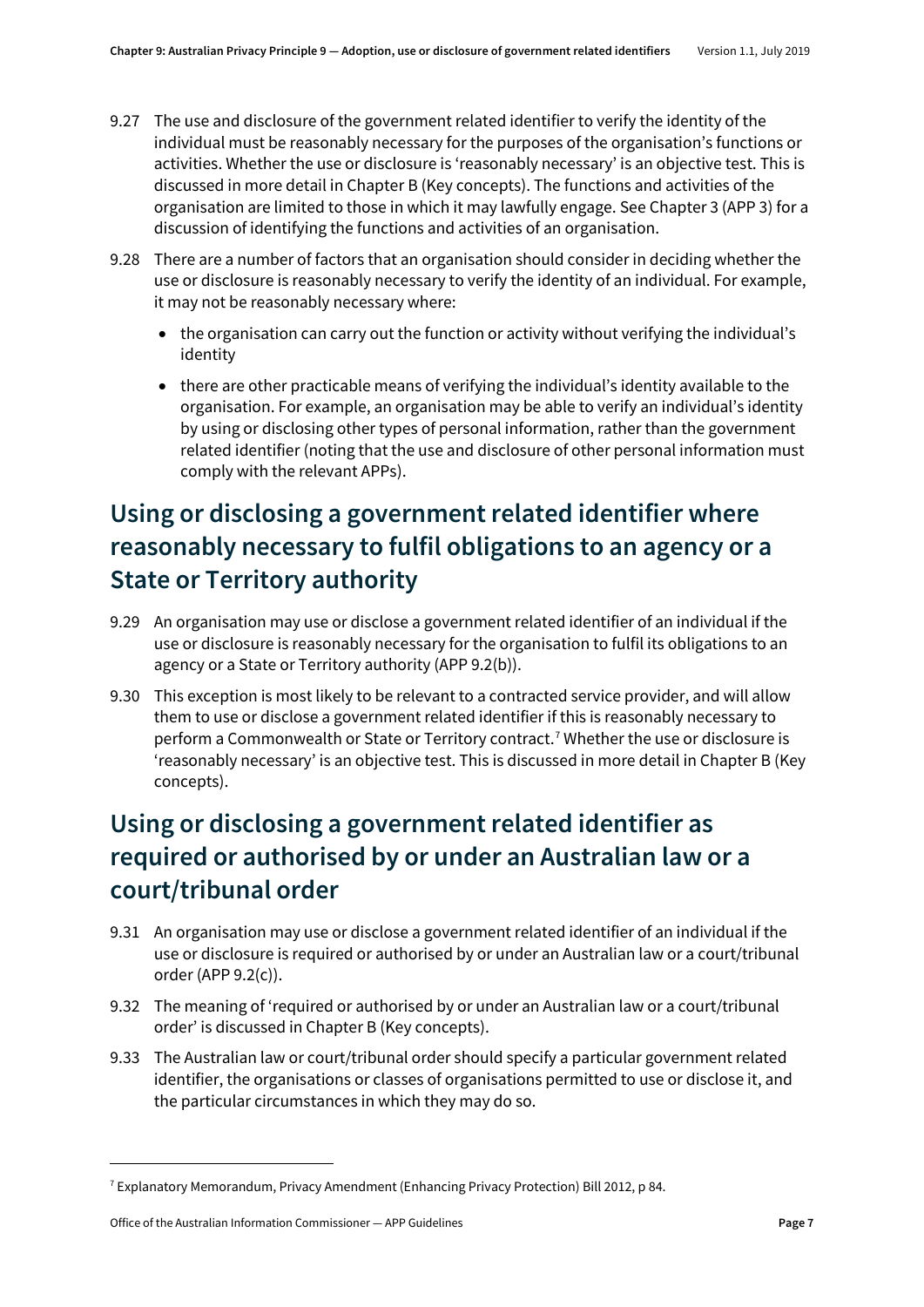9.34 For example, the Healthcare Identifiers Act 2010 permits the use or disclosure of healthcare identifiers for limited purposes by healthcare providers and other entities specified in that Act.

#### <span id="page-7-0"></span>**Using or disclosing a government related identifier where a permitted general situation exists**

- 9.35 An organisation may use or disclose a government related identifier of an individual if a 'permitted general situation' (other than the situations referred to in Items 3, 4 or 5 of the table in subsection 16A(1)) exists in relation to the use or disclosure of the identifier (APP 9.2(d)).
- 9.36 Section 16A lists two permitted general situations that apply to the use or disclosure of government related identifiers. The two situations are set out below, and are discussed in Chapter C (Permitted general situations) (including the meaning of relevant terms).

#### Lessening or preventing a serious threat to life, health or safety

- 9.37 An organisation may use or disclose a government related identifier of an individual if:
	- the organisation reasonably believes the use or disclosure is necessary to lessen or prevent a serious threat to the life, health or safety of any individual, or to public health or safety, and
	- it is unreasonable or impracticable to obtain consent (s 16A(1), Item 1).

#### Taking appropriate action in relation to suspected unlawful activity or serious misconduct

- 9.38 An organisation may use or disclose a government related identifier of an individual if:
	- the organisation has reason to suspect that unlawful activity, or misconduct of a serious nature, that relates to the organisation's functions or activities has been, is being or may be engaged in, and
	- the organisation reasonably believes that the use or disclosure is necessary in order for the organisation to take appropriate action in relation to the matter (s 16A(1), Item 2).
- 9.39 For example, this permitted general situation might apply where the organisation uses or discloses a government related identifier, such as a customer's Centrelink number, as part of an investigation into suspected fraud by a client in relation to the organisation's functions or activities.

#### <span id="page-7-1"></span>**Using or disclosing a government related identifier to an enforcement body for enforcement related activities**

- 9.40 An organisation may use or disclose a government related identifier of an individual if the organisation reasonably believes that the use or disclosure of the identifier is reasonably necessary for one or more enforcement related activities conducted by, or on behalf of, an enforcement body (APP 9.2(e)).
- 9.41 An organisation that collects or holds a government related identifier will be able to rely on this exception to cooperate with relevant enforcement bodies in certain circumstances.